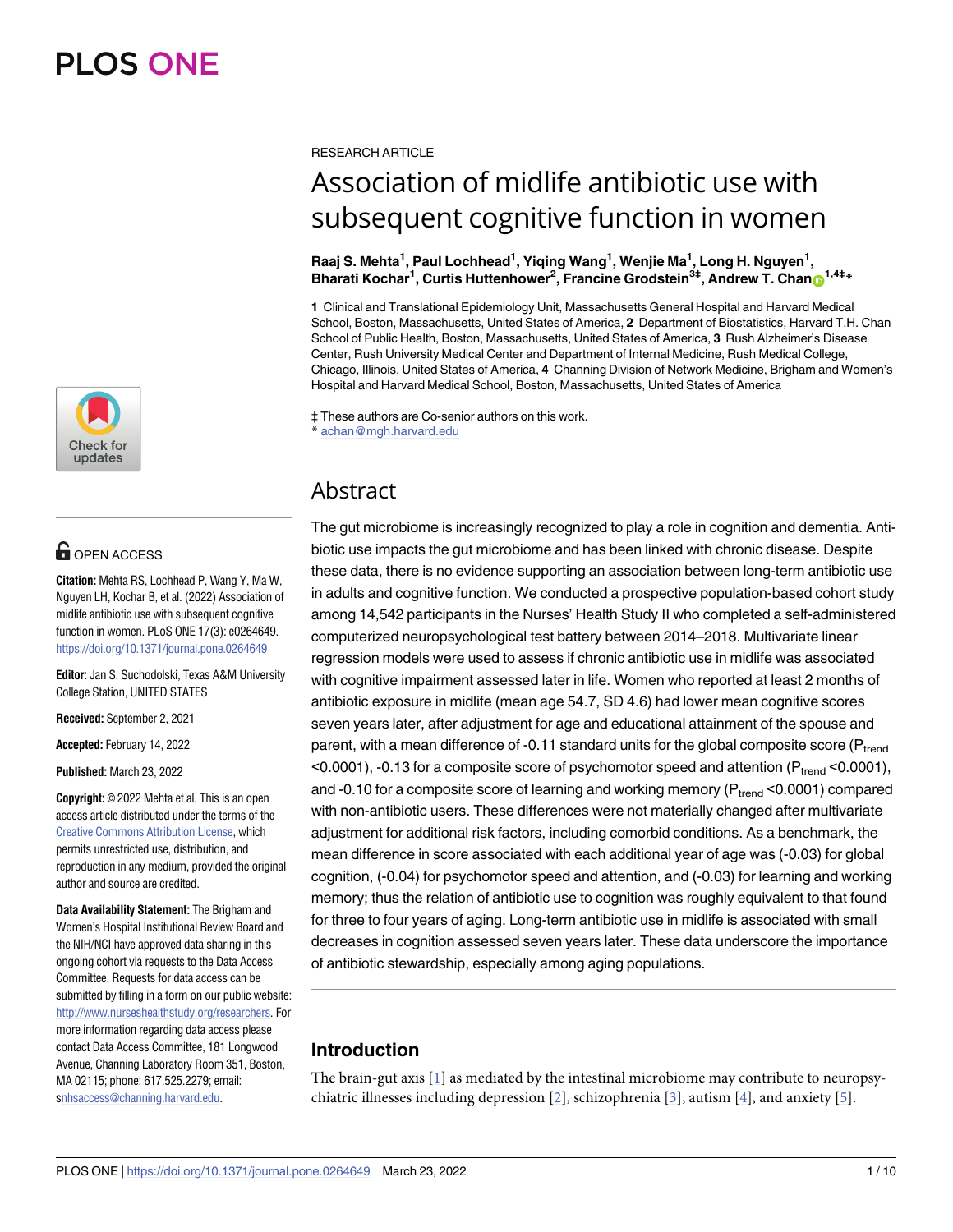<span id="page-1-0"></span>**Funding:** This work was supported by U.S. National Institutes of Health (NIH) grants [U01 CA176726; K23 DK125838; U01 AG062682; RF1 AG067744], Stuart and Suzanne Steele MGH Research Scholar Award to Dr Chan. The content is solely the responsibility of the authors. The funders had no role in study design, data collection, analysis, decision to publish, or manuscript preparation.

**Competing interests:** I have rea the journal's policy and the authors of this manuscript have the following competing interests: Dr Chan served as a consultant for Bayer Pharma AG, Pfizer Inc., and Boehringer Ingelheim. Dr. Kochar served on an advisory board to Pfizer. This study was not funded by Bayer Pharma AG, Boehringer Ingelheim, or Pfizer Inc. No other conflict of interest exists. The other authors declare that they have no conflicts of interest.

**Abbreviations:** Abx, antibiotics; BMI, body mass index; CI, confidence interval; HR, hazard ratio; MGX, metagenomics; NHS II, Nurses' Health Study II.

Emerging evidence also suggests a role of the gut microbiome in the etiopathogenesis of dementia. Animal data indicate that alterations in oral [[6](#page-7-0)] and intestinal bacteria [[7](#page-7-0),[8](#page-7-0)] may be involved in formation of amyloid plaques. Small, cross-sectional studies suggest large taxonomic differences between participants with and without Alzheimer's Disease [\[9](#page-8-0)].

Chronic antibiotic use has been associated with an increased risk of conditions related to chronic inflammation, including obesity  $[10]$ , cancer  $[11]$  $[11]$  $[11]$ , and colonic neoplasia  $[12]$  $[12]$  $[12]$ . One recent study found that antibiotic use in the fifth and sixth decades of life–but not at older or younger ages–was associated with incident cardiovascular disease [[13](#page-8-0)]. These associations may be mediated by antibiotic-induced alterations in gut microbial communities [[14,15\]](#page-8-0). Despite recovery of some bacterial species after completion of antibiotic treatment, overall shifts in gut microbial taxonomic communities and changes to certain bacterial genes persist months to years after drug exposure [[16–18\]](#page-8-0).

Evidence linking antibiotic use with cognition is limited. Experimental studies have shown that antibiotic administration causes changes in behavior [\[19\]](#page-8-0) and impaired spatial memory [\[20\]](#page-8-0). In humans, early life antibiotic exposure is associated with worse cognitive outcomes in children [[21](#page-8-0),[22](#page-8-0)], and among patients with Alzheimer's disease, twelve months of treatment with doxycycline and rifampin compared to placebo led to declines in cognition [[23](#page-8-0)]. To our knowledge, there are no studies examining midlife antibiotic use with subsequent cognitive function in participants without dementia.

Therefore, we investigated the association between duration of midlife antibiotic use (within the sixth decade of life) with validated measures of cognition assessed a mean of 7.0 (SD 0.7) years later among women enrolled in the Nurses' Health Study II (NHS2) where information on cumulative antibiotic use during adulthood, as well as other lifestyle risk factors, has been prospectively collected.

## **Materials and methods**

#### **Study population**

The Nurses' Health Study II is an ongoing US-nationwide prospective cohort study, which began in 1989 with the enrollment of 116,430 female nurses aged 25–42 years [[24](#page-8-0)]. Every two years, participants return questionnaires with detailed information on lifestyle, medication, and health-related factors. Follow-up on each biennial questionnaire exceeds 90%. The Human Research Committees of the Brigham and Women's Hospital approved this study. Consent was implied by return of written questionnaires.

### **Assessment of midlife antibiotic use**

In 2009, NHS2 participants (mean age 54.7, SD 4.6) were asked to report their total duration of antibiotic use in 7 categories (ranging from none to 3+ years) over the preceding 4 years, which was then called midlife antibiotic use. Participants were asked to report the most common reason that an antibiotic was used with the following response categories: respiratory infection, urinary tract infection (UTI), acne/rosacea, chronic bronchitis, dental, and other reason.

#### **Assessment of cognition**

A mean of 7.0 years (SD 0.7) after our primary exposure was ascertained from the 2009 questionnaire, we administered CogState, a standardized and validated, self-administered, online cognitive battery in which deficits have previously been shown to be associated with dementia [\[25\]](#page-8-0). Between 2014 and 2018, 15,129 women completed the neuropsychological battery using a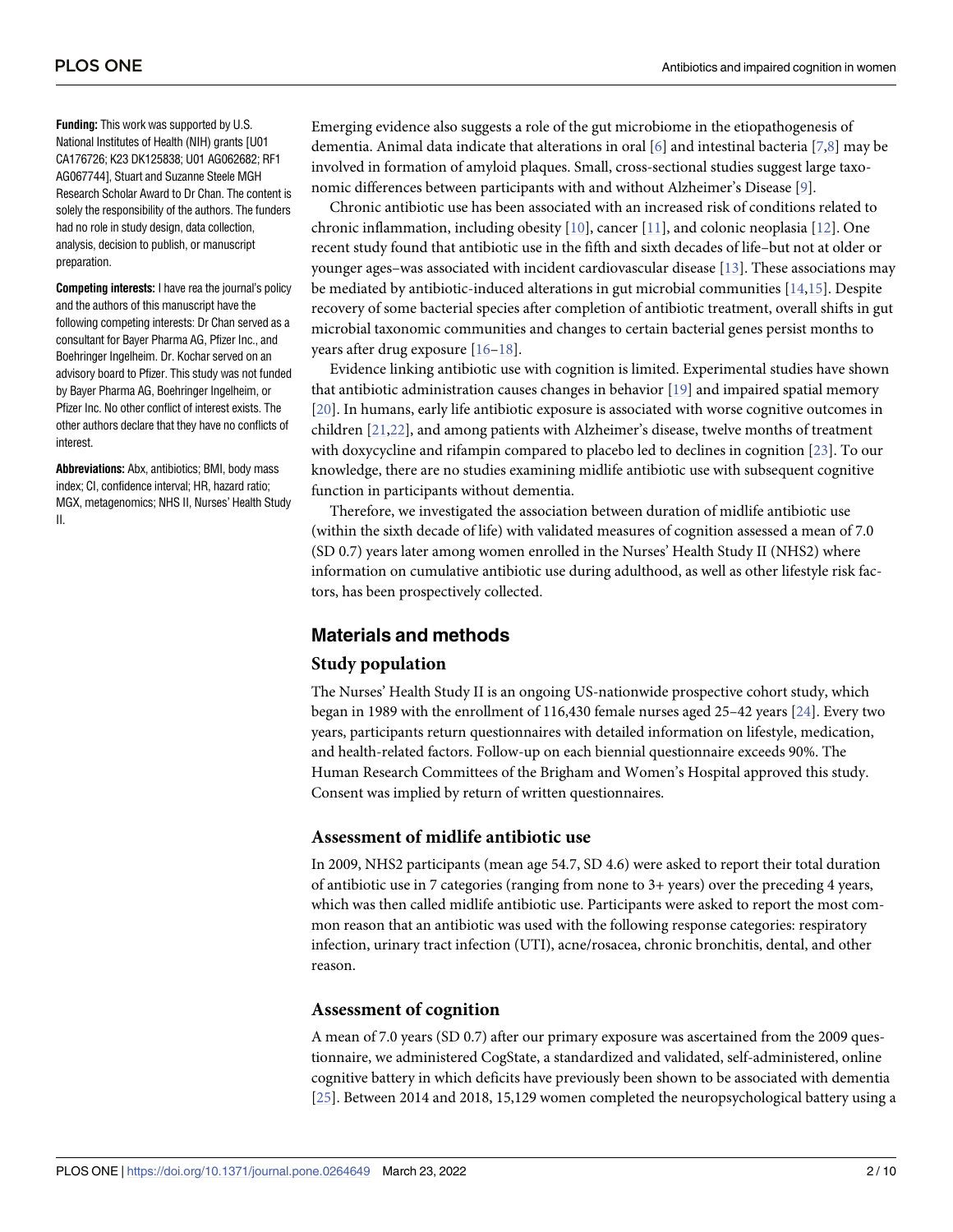<span id="page-2-0"></span>computer at home. The characteristics of women who accepted the CogState invitation were similar to those who did not respond [\[26\]](#page-8-0). The battery comprised four tasks presented in the following order: *Detection*, measuring psychomotor function and information processing speed, in which women press a key when a playing card on the screen flips over; *Identification*, measuring vigilance and visual attention, in which women press a key when a red card flips over; *One Card Learning*, which measures visual learning and short-term memory, in which women are shown playing cards and asked to remember if they have seen the card previously; and *One Back*, which measures attention and working memory, in which women are asked if the card on the screen is identical to the card shown just before [\[26,27\]](#page-8-0). As per prior studies [\[26,27\]](#page-8-0), we generated three composite scores by averaging standardized scores (z-scores) from individual CogState tasks. A composite score of psychomotor speed and attention was derived from Detection and Identification, a composite measure of learning and working memory from One Card Learning and One Back, and a composite score for global cognition from the z-scores for all four tasks.

#### **Assessment of other potential confounding variables**

As described in prior studies [\[27\]](#page-8-0), as a proxy for socioeconomic status, the nurse's spouse's highest educational level was queried in 1999 (high school, undergraduate, postgraduate, unmarried/unknown). Participants were asked about the highest educational level of either parent in 2005 (high school, undergraduate, postgraduate, unknown).

Diet quality derived from food frequency questionnaires was assessed using the Alternative Health Eating Index (AHEI) 2010 without alcohol, returned every 4 years [[28](#page-9-0)]. As in prior studies [\[27\]](#page-8-0), we used cumulative average values from 1999–2011 to minimize variance and represent long-term patterns. Regular use of antidepressants and symptoms of depression was assessed in 2013. Along with dietary data collection, alcohol consumption was assessed according to number of drinks per day (beer, wine, liquor) every 4 years, and then converted to grams of alcohol per day: "none", "1–14 g/day", or  $\geq$ 15 g/day.

The remainder of covariates, including body mass index, smoking status, regular use of multivitamins, history of high blood pressure (yes/no), history of high cholesterol (yes/no), history of type 2 diabetes (yes/no), history of emphysema (yes/no), history of stroke (yes/no), history of myocardial infarction (yes/no) regular use of aspirin or nonsteroidal anti-inflammatory drugs (yes/no), physical activity (continuous, MET-hours/week) were assessed at the time of exposure in 2009.

#### **Statistical analysis**

Among the 15,129 women who completed the CogState battery, consistent with previous studies [\[27\]](#page-8-0) we excluded participants who failed integrity checks on all 4 CogState tasks, who had insufficient data to calculate at least 1 composite cognitive score, or did not provide antibiotic data, leaving 14,542 women for analysis. For the primary analysis, we examined midlife antibiotic use (categorized as none, 1–14 days, 15 days– 2 months, and 2+ months) in relation to the following three composite scores: psychomotor speed and attention, learning and working memory, and global cognition, using linear regression models. Our base model was adjusted for age at the time of cognitive assessment and educational attainment of parents and spouse. Our multivariable models were additionally adjusted for body mass index, regular use of antidepressants or depression symptoms, smoking status, regular use of multivitamins, high blood pressure, high cholesterol, type 2 diabetes, emphysema, history of stroke, history of myocardial infarction, regular use of aspirin or nonsteroidal anti-inflammatory drugs, physical activity, and dietary scores. Relative to the referent category of those who used no antibiotics (none),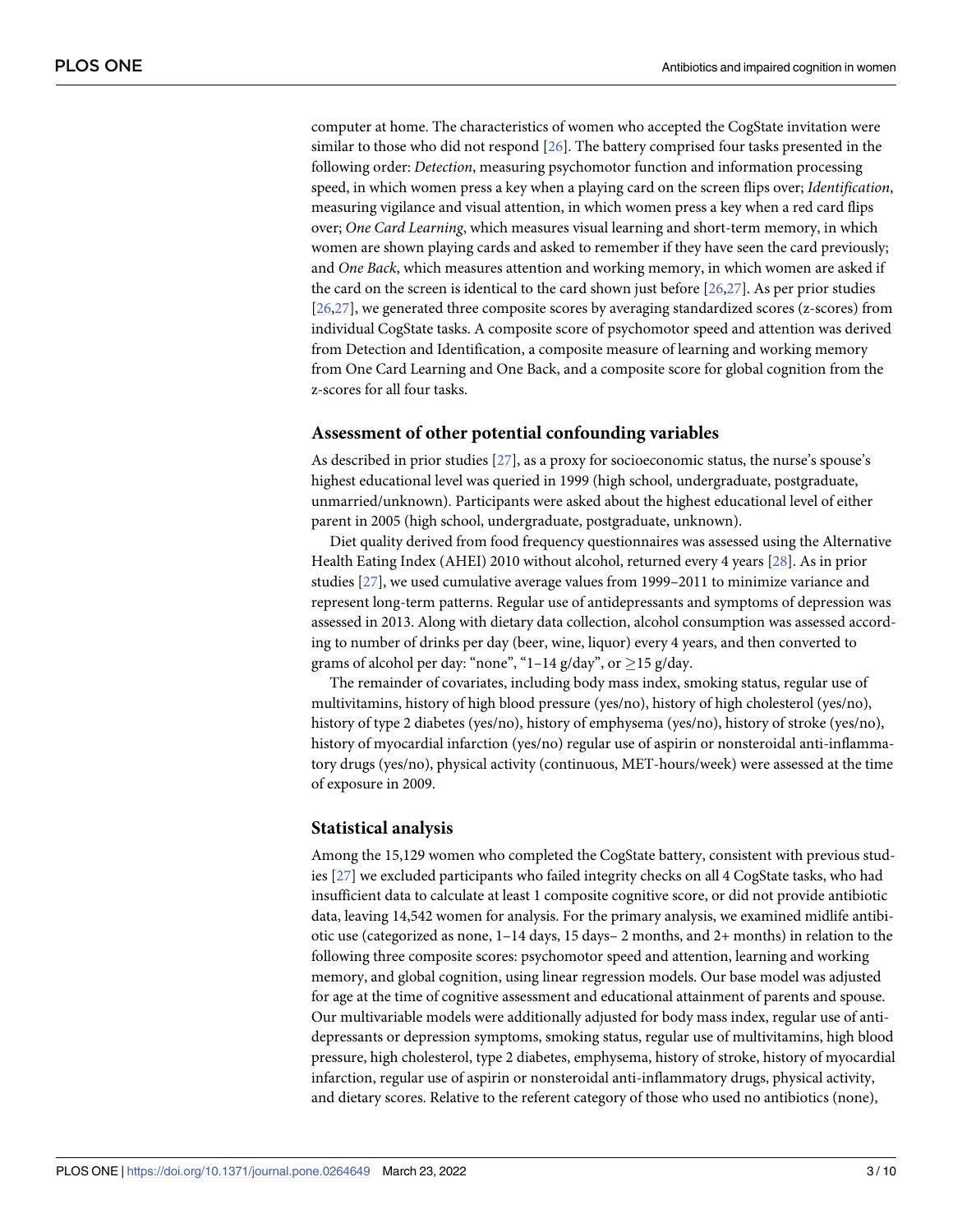<span id="page-3-0"></span>we computed β estimates (mean differences) and 95% confidence intervals (CI) for cognitive scores for each category of use duration as per prior studies [[27](#page-8-0)]. To test for linear trend, we used the median of each category of duration of use as a continuous variable. In secondary analyses, we also examined the association between the reason for midlife antibiotic use with cognitive scores. To address confounding by indication and/or effect modification by age, chronic medical conditions, or other medications, we performed stratified analyses by presence of comorbidities (history of type 2 diabetes, myocardial infarction, stroke, and emphysema), age *>* 65, and regular use of antidepressants. Analyses were performed using SAS v 9.4 (SAS Institute, Cary, NC).

P *<* 0.05 was considered significant.

#### **Results**

We identified 14,542 women in the NHS2 cohort who completed cognitive testing and completed medication questionnaires. The mean age at the time of cognitive testing between 2014–2018 was 61.7 years (SD 4.6). Women who reported a longer duration of antibiotic use at midlife (mean age 54.7, SD 4.6) were generally similar to women who did not report any chronic antibiotic use in terms of alcohol intake, educational attainment of parents and spouse, and BMI; however, they were more likely to use antidepressants and aspirin and to have a history of myocardial infarction, stroke, and emphysema (**[Table](#page-4-0) 1**).

Increasing total exposure to antibiotics in midlife was significantly associated with poorer scores for all three cognitive domains (**[Table](#page-5-0) 2**). Compared to non-users, women who used antibiotics for at least two months had mean scores that were lower by 0.11 standard units for global cognition ( $P_{trend} = 0.002$ ), 0.13 for psychomotor speed and attention ( $P_{trend} = 0.004$ ), and 0.10 for learning and working memory ( $P_{trend} = 0.03$ ), after adjustment for age and educational attainment of the parent and spouse. This association remained after multivariable adjustment for risk factors for cognitive decline, including medical comorbidities. To assist in interpretation of the CogState score data, we found the mean score differences associated with each additional year of age to be -0.03 for global cognition, -0.04 for psychomotor speed and attention, and -0.03 for learning and working memory (**[Table](#page-5-0) 2**). Thus, the effect estimates that we found for antibiotic use were equivalent to the effect estimates we would expect for three to four years of aging.

The most common indication for chronic antibiotic use was respiratory infections, followed by "other" (including acne), urinary tract infections (UTI), and dental indications. Although sample size was limited within antibiotic use indication subgroups, the most substantial differences in cognitive scores appeared to be in the subgroup of women using antibiotics for respiratory infections or UTIs (global score difference for users vs. non-users was -0.04 and -0.04, respectively) (**S1 [Table](#page-7-0)**).

We examined the association of chronic antibiotic use and global cognition within subgroups stratified by age, presence or absence of history of diabetes mellitus, emphysema, MI, stroke, or COPD; and regular use or non-use of antidepressants. The associations between antibiotic use with cognitive scores were generally similar between strata, and  $p_{int}$  were not significant using the continuous variable for trend (**[Table](#page-5-0) 3**).

#### **Discussion**

In a cohort of over 14,000 women, we observed that antibiotic use in midlife was significantly associated with subsequent poorer scores for global cognition, learning and working memory, and psychomotor speed and attention on a cognitive assessment administered a mean of 7 years later. This relationship was associated with longer duration of antibiotic use and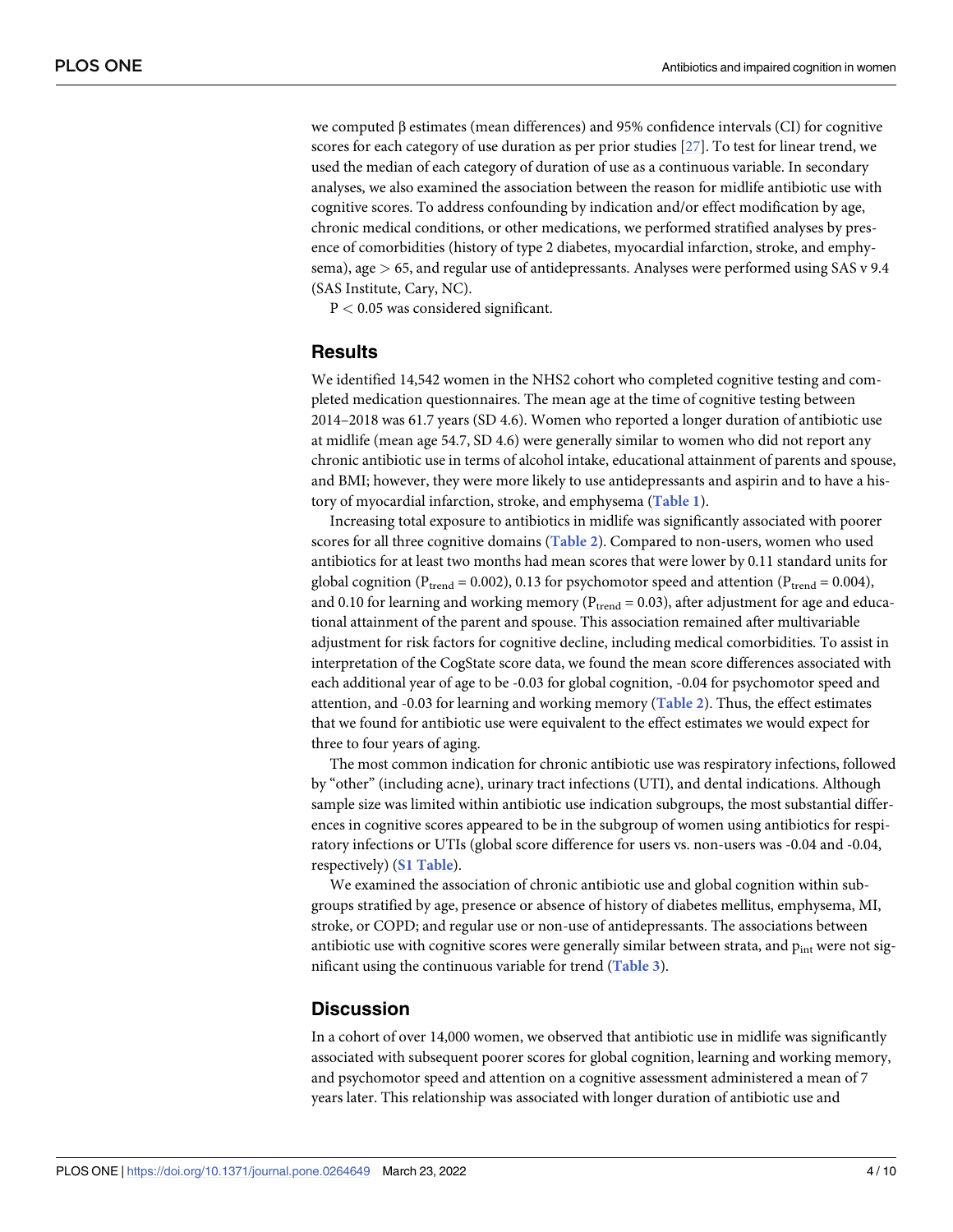|                                             | None $(n = 3, 398)$ | $< 15$ d (n = 5,816) | 15 d-2 mo (n = 4,133) | $2 \text{ mo} + (n = 1,195)$ |
|---------------------------------------------|---------------------|----------------------|-----------------------|------------------------------|
| Mean age at cognitive assessment, $y(SD)^a$ | 61.7(4.6)           | 61.7(4.6)            | 61.8(4.7)             | 61.5(4.6)                    |
| Spouse's education level, %                 |                     |                      |                       |                              |
| High school or less, %                      | 14.4                | 15.4                 | 15.2                  | 16.5                         |
| College degree, %                           | 42.5                | 43.0                 | 44.0                  | 38.2                         |
| Graduate school, %                          | 31.2                | 30.2                 | 28.3                  | 29.5                         |
| Unmarried/unknown, %                        | 11.9                | 11.4                 | 12.5                  | 15.8                         |
| Highest parental education level, %         |                     |                      |                       |                              |
| High school or less, %                      | 45.3                | 48.7                 | 48.1                  | 47.3                         |
| College degree, %                           | 25.4                | 23.9                 | 23.9                  | 24.9                         |
| Graduate school, %                          | 27.0                | 24.1                 | 24.8                  | 24.5                         |
| BMI, kg/m2 (SD)                             | 26.2(5.7)           | 27.2(6.1)            | 28.1(6.5)             | 28.7(6.9)                    |
| Physical activity, MET-h/wk (SD)            | 24.7(22)            | 23.7(22.2)           | 21.3(20.6)            | 21(21.3)                     |
| Smoking status, %                           |                     |                      |                       |                              |
| Never                                       | 68.2                | 66.2                 | 64.0                  | 64.3                         |
| Former                                      | 28.8                | 29.1                 | 31.0                  | 29.5                         |
| Current                                     | 2.9                 | 4.6                  | 4.8                   | 6.1                          |
| Alcohol consumption, %                      |                     |                      |                       |                              |
| None, %                                     | 14.5                | 12.6                 | 12.3                  | 11.4                         |
| $1 - 14$ g/day, %                           | 63.1                | 64.6                 | 62.3                  | 61.6                         |
| Type 2 diabetes, %                          | 3.3                 | 4.3                  | 6.6                   | 9.8                          |
| Myocardial infarction, %                    | 0.6                 | 1.2                  | 1.0                   | 1.4                          |
| Hypertension, %                             | 25.5                | 31.6                 | 35.3                  | 41.0                         |
| High cholesterol, %                         | 44.8                | 50.2                 | 55.2                  | 59.2                         |
| Stroke, %                                   | 0.6                 | 1.0                  | 1.2                   | 1.5                          |
| Emphysema, %                                | 0.8                 | 1.8                  | 4.1                   | 7.1                          |
| Regular anti-depressant use, %b, c          | 14.1                | 19.6                 | 25.7                  | 32.3                         |
| Regular aspirin use, %b                     | 7.6                 | 10.3                 | 10.3                  | 10.9                         |
| Regular NSAID use, % b                      | 35.7                | 40.8                 | 44.0                  | 44.1                         |
| Regular multivitamin use, %b                | 52.2                | 54.1                 | 56.6                  | 52.7                         |
| <b>AHEI 2010d</b>                           | 54.6 (10.2)         | 53.8 (10.2)          | 52.9(10)              | 52.6(9.8)                    |

<span id="page-4-0"></span>[Table](#page-3-0) 1. Age-standardized characteristics of NHS2 participants with cognitive assessments (2014-2018), according to midlife antibiotic use reported between 2005 **and 2009.**

<sup>a</sup>Value is not age-adjusted.

b<br>Participants who responded 'yes' when asked whether they had regularly used aspirin, NSAIDs, antidepressants, or multivitamins over the preceding two years. <sup>c</sup>Antidepressant use assessed at time of CogState testing.

d Alternative Healthy Eating Index, higher scores associated with lower risks of chronic diseases.

<https://doi.org/10.1371/journal.pone.0264649.t001>

persisted after adjustment for many potential confounding factors. We also found consistent associations within strata defined according to medical comorbidities, age, and antidepressant use. To our knowledge, our study represents the first large study of chronic long-term use of antibiotics and subsequent cognition.

Clinical observations have linked extreme neurologic changes such as encephalopathy to short-term antibiotic use. Among hospitalized patients, psychosis may occur within days after fluroquinolone or macrolide administration [[29](#page-9-0)]. Furthermore, rates of delirium caused by cefepime, a fourth-generation cephalosporin approach 15% [[30](#page-9-0)]. Although such effects have been largely attributed to direct central nervous system neurotoxicity, recent experimental studies suggest a more complex antibiotic-cognition relationship. High-dose, broad-spectrum antibiotic administration in mice (designed to mimic germ-free states) caused cognitive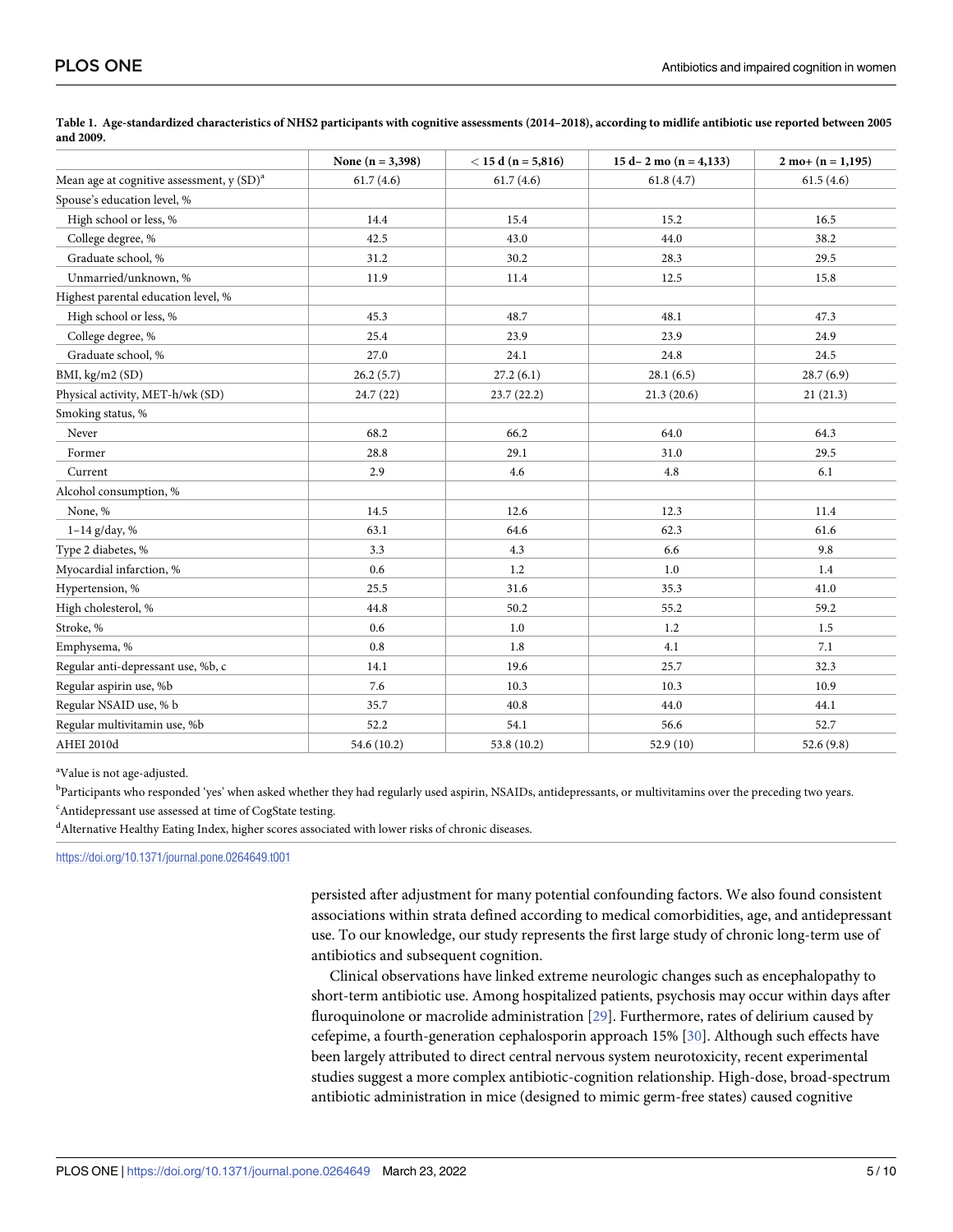| Composite score              | Estimates (95% CI) for mean difference in cognitive scores according to duration of midlife antibiotic use <sup>**</sup> |                               |                           |                      |             |  |
|------------------------------|--------------------------------------------------------------------------------------------------------------------------|-------------------------------|---------------------------|----------------------|-------------|--|
|                              | None                                                                                                                     | $<$ 15 d                      | $15d - 2mo$               | $2 \text{ mo}+$      | $P_{trend}$ |  |
| <b>Global cognition</b>      |                                                                                                                          |                               |                           |                      |             |  |
| Model $1^{\dagger}$          | 0.00                                                                                                                     | $-0.02$ ( $-0.05$ , $0.004$ ) | $-0.04$ $(-0.07 - 0.007)$ | $-0.11(-0.16,-0.07)$ | < 0.0001    |  |
| Model $2^{\ddagger}$         | 0.00                                                                                                                     | $-0.01$ $(-0.04, 0.01)$       | $-0.02$ $(-0.05, 0.01)$   | $-0.08(-0.12,-0.03)$ | 0.002       |  |
| Psychomotor speed, attention |                                                                                                                          |                               |                           |                      |             |  |
| Model $1^{\dagger}$          | 0.00                                                                                                                     | $-0.005$ $(-0.04, 0.03)$      | $-0.02$ $(-0.06, 0.02)$   | $-0.13(-0.19,-0.07)$ | < 0.0001    |  |
| Model $2^{\ddagger}$         | 0.00                                                                                                                     | $0.002$ ( $-0.04$ , $0.04$ )  | $-0.002$ $(-0.04, 0.04)$  | $-0.10(-0.16,-0.04)$ | 0.004       |  |
| Learning, working memory     |                                                                                                                          |                               |                           |                      |             |  |
| Model $1^{\dagger}$          | 0.00                                                                                                                     | $-0.04$ $(-0.07,-0.01)$       | $-0.06(-0.09,-0.02)$      | $-0.10(-0.14,-0.05)$ | < 0.0001    |  |
| Model $2^{\ddagger}$         | 0.00                                                                                                                     | $-0.03(-0.06, 0.00)$          | $-0.03(-0.07,0.00)$       | $-0.06(-0.11,-0.01)$ | 0.03        |  |

#### <span id="page-5-0"></span>**[Table](#page-3-0) 2. Mean differences in cognitive scores according to midlife antibiotic use.**

� Tests for trend were conducted using the median of the duration of antibiotic therapy as a continuous variable.

† Model 1: Adjusted for age and educational attainment of parents and spouse.

‡ Model 2: Adjusted for variables included in Model 1 plus smoking status, body mass index, alcohol intake, physical activity, antidepressant use and symptoms of depression, aspirin use, NSAID use, Alternative Healthy Eating Index score, multivitamin use, and history of hypertension, stroke, type 2 diabetes, myocardial infarction, emphysema, or high cholesterol. All were assessed at the time of exposure except antidepressant use and symptoms of depression, which were asked about at the time of CogState testing.

\*\* To assist in interpretation of the CogState score data, the mean difference in score associated with one year of age in these models was (-0.03) for global cognition, (-0.04) for psychomotor speed and attention, and (-0.03) for learning and working memory.

<https://doi.org/10.1371/journal.pone.0264649.t002>

#### [Table](#page-3-0) 3. Mean differences in global cognitive scores according to midlife antibiotic use within specific subgroups.

| Composite score                              | Estimates (95% CI) for mean difference in cognitive scores** |                              |                              |                              |               |           |
|----------------------------------------------|--------------------------------------------------------------|------------------------------|------------------------------|------------------------------|---------------|-----------|
|                                              | None                                                         | < 15d                        | $15d - 2mo$                  | $2 \text{ mo}+$              | $P_{trend}^*$ | $P_{int}$ |
| <b>Global</b> cognition                      |                                                              |                              |                              |                              |               |           |
| Age $\leq$ 65 (10,600) (@ time of CogState)  |                                                              |                              |                              |                              |               |           |
| $Model^{\ddagger}$                           | 0.00                                                         | $-0.009$ $(-0.04, 0.02)$     | $-0.02$ $(-0.06, 0.01)$      | $-0.07$ $(-0.12, -0.02)$     | 0.006         |           |
| Age $> 65$ (4,182) (@ time of CogState)      |                                                              |                              |                              |                              |               | 0.30      |
| Model <sup>‡</sup>                           | 0.00                                                         | $-0.03$ ( $-0.08$ , $0.03$ ) | $-0.003$ $(-0.06, 0.06)$     | $-0.10$ $(-0.19, -0.008)$    | 0.17          |           |
| <b>Global</b> cognition                      |                                                              |                              |                              |                              |               |           |
| No use of antidepressants, 2013 (13,417)     |                                                              |                              |                              |                              |               |           |
| Model <sup>‡</sup>                           | 0.00                                                         | $-0.01$ $(-0.04, 0.02)$      | $-0.01$ $(-0.05, 0.02)$      | $-0.09$ $(-0.14, -0.03)$     | 0.007         |           |
| Use of antidepressants, 2013 ( $n = 3,116$ ) |                                                              |                              |                              |                              |               | 0.76      |
| Model <sup>‡</sup>                           | 0.00                                                         | $-0.007$ $(-0.08, 0.06)$     | $-0.02$ ( $-0.09$ , $0.05$ ) | $-0.06$ ( $-0.15$ , $0.03$ ) | 0.13          |           |
| <b>Global</b> cognition                      |                                                              |                              |                              |                              |               |           |
| Hx of MI/CVA/emphysema/DM2 ( $n = 1,365$ )   |                                                              |                              |                              |                              |               |           |
| Model <sup>‡</sup>                           | 0.00                                                         | $-0.02$ $(-0.15, 0.10)$      | $-0.06$ $(-0.19, 0.06)$      | $-0.12$ $(-0.27, 0.02)$      | 0.06          |           |
| None of the above $(n = 13,417)$             |                                                              |                              |                              |                              |               | 0.80      |
| $Model^*$                                    | 0.00                                                         | $-0.02$ $(-0.04, 0.01)$      | $-0.02$ $(-0.05, 0.02)$      | $-0.08$ $(-0.13, -0.03)$     | 0.005         |           |

� Tests for trend were conducted using the median of the duration of antibiotic therapy as a continuous variable.

‡Model: Adjusted for age and educational attainment of parents and spouse plus smoking status, body mass index, alcohol intake, physical activity, antidepressant use and symptoms of depression, aspirin use, NSAID use, Alternative Healthy Eating Index score, multivitamin use, and history of hypertension, stroke, type 2 diabetes, myocardial infarction, emphysema, or high cholesterol (with exception of the stratification variable). All were assessed at the time of exposure except antidepressant use and symptoms of depression, which were asked about at the time of CogState testing.

�� To assist in interpretation of the CogState score data, the estimated difference in score associated with one year of increasing age was -0.03 for overall cognition, -0.04 for psychomotor speed and attention, and -0.03 for learning and working memory.

Abbreviations: Hx, history; MI, myocardial infarction; CVA, cerebrovascular accident; DM2, Type 2 diabetes mellitus.

<https://doi.org/10.1371/journal.pone.0264649.t003>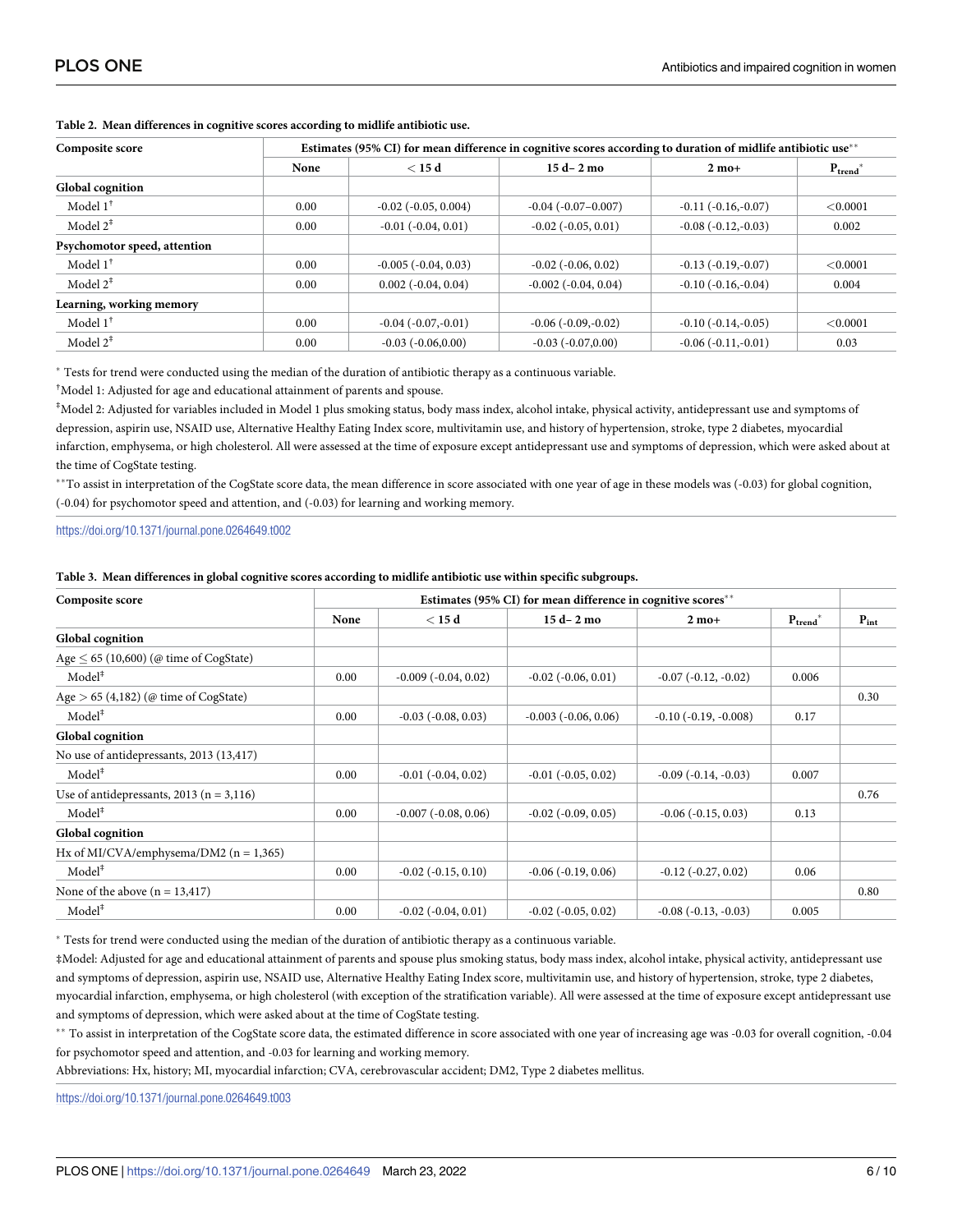<span id="page-6-0"></span>deficits, altered gut microbial profiles, and modulated cognition-related signaling molecules like neuropeptide Y, serotonin transporter, and NA subunit [[19](#page-8-0)].

Epidemiologic data for long-term use of antibiotics in relation to cognition are limited and examine much different contexts than our study. Antibiotic exposure in infancy was associated with lower overall cognitive and verbal comprehension abilities at 11 years of age, as well as depressive symptoms at 3 years  $[21,22]$  $[21,22]$ . These two studies suggest a potential latency between antibiotic use and later neurocognitive symptoms, although it is difficult to extend findings from infant antibiotic use to those in our research of adults. For cardiovascular disease, which is associated with cognition, we previously observed an association between antibiotic use at mid-life (age 40–60) and risk of incident cardiovascular disease with aging (beyond age 60) in our cohort of older women, the Nurses' Health Study [[13](#page-8-0)]. Finally, in a multicenter randomized clinical trial among patients with Alzheimer's disease, 12 months of treatment with antibiotics led to declines in cognitive scores compared to placebo [\[23\]](#page-8-0). Thus, there is some support for relations of antibiotic use to long-term health in aging.

Given the profound effect of antibiotic use on the gut microbiome—with prior studies showing alterations in functional potential at 2 [[14](#page-8-0)] and 4 years [\[18\]](#page-8-0) after antibiotic exposure —the gut-brain axis could be a possible mechanism for linking antibiotics to cognitive function. Indeed, over the last decade, there has been emerging data linking intestinal bacteria to the brain-gut axis [\[1–5](#page-7-0)]. Recent cross-sectional data from small studies indicate large taxonomic differences in gut microbiomes from patients with Alzheimer's Disease when compared to healthy controls [[9,](#page-8-0)[31](#page-9-0)]. Experimental data demonstrate potential causal mechanisms that might underly these associations. Inoculation of mice with the oral bacterium *Porphyromonas gingivalis* led to greater production of brain amyloid plaques, the hallmark pathology of Alz-heimer dementia [[6](#page-7-0)]. In another study, modulation of gut microbes in mice with an antibiotic cocktail led to reductions in accumulation of brain amyloid tangles [\[7](#page-7-0)]. Further still, mice colonized by *Lactobacillus* species performed better on retention tests than uncolonized mice [[32](#page-9-0)].

Strengths of our analysis include our large sample, and extensive characterization of participants, enabling control for multiple potential confounding variables, including socioeconomic status, diet, other medications, and medical illnesses. Furthermore, the validity of CogState has been established previously [\[33\]](#page-9-0).

We acknowledge several limitations. Our antibiotic data do not contain information about route or specific antibiotic type. Additionally, antibiotic information was based on self-report several years after use, and thus may be subject to misclassification and/or recall bias. Further, our data are limited to women. Since cognitive function may differ in women and men, as well as across racial and ethnic groups, further studies in diverse populations are needed. Additionally, due to a lack of power, we cannot directly link microbial features with cognition scores in this cohort. Finally, as in any observational study, we cannot exclude unmeasured and residual confounding. We acknowledge that in this hypothesis-generating study, participants who used antibiotics were more likely to use other medications and/or have comorbid conditions, which could be a proxy for poorer health status, such as chronic infection, which has been linked to cognition [[34](#page-9-0)]. Nevertheless, the associations we observed persisted after adjustment for and stratification by multiple comorbidities.

### **Conclusions**

In summary, we found that chronic antibiotic use during midlife was associated with minor decreases in cognitive scores assessed a mean of 7 years later. These data provide a better understanding of potential complications of antibiotics throughout life, as well as generate hypotheses about the role of the gut microbiome in cognition.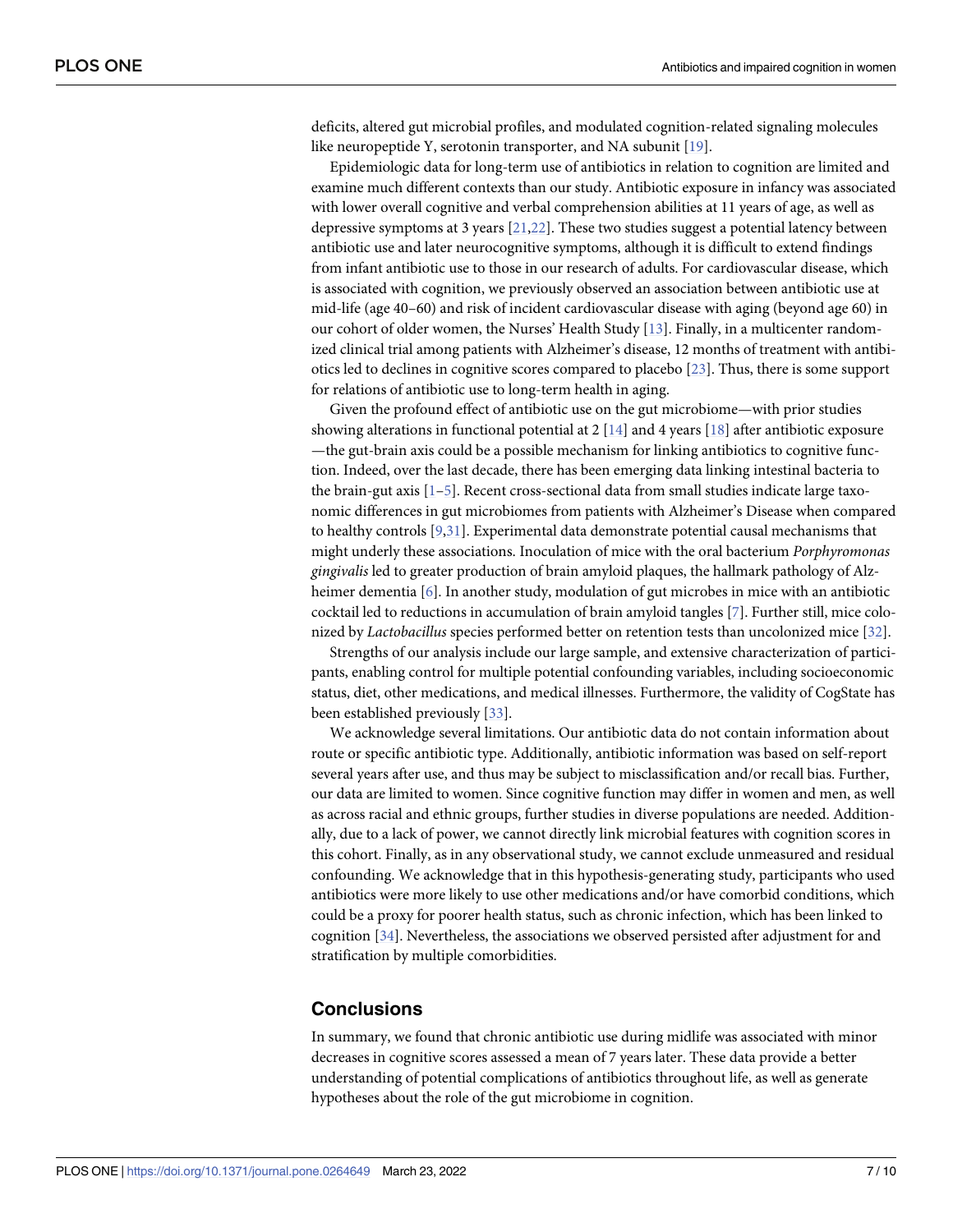## <span id="page-7-0"></span>**Supporting information**

**S1 [Table.](http://www.plosone.org/article/fetchSingleRepresentation.action?uri=info:doi/10.1371/journal.pone.0264649.s001) Mean differences in cognitive scores according to reason for midlife antibiotic use.** (DOCX)

**Acknowledgments**

We would like to thank the participants and staff of the Nurses' Health Study II for their valuable contributions.

# **Author Contributions**

**Conceptualization:** Raaj S. Mehta, Paul Lochhead, Andrew T. Chan.

**Data curation:** Francine Grodstein, Andrew T. Chan.

**Formal analysis:** Raaj S. Mehta, Paul Lochhead, Yiqing Wang, Wenjie Ma, Long H. Nguyen, Bharati Kochar, Curtis Huttenhower, Andrew T. Chan.

**Funding acquisition:** Francine Grodstein, Andrew T. Chan.

**Investigation:** Raaj S. Mehta, Andrew T. Chan.

**Methodology:** Raaj S. Mehta, Bharati Kochar, Francine Grodstein.

**Project administration:** Andrew T. Chan.

**Software:** Curtis Huttenhower.

**Supervision:** Francine Grodstein, Andrew T. Chan.

**Writing – original draft:** Raaj S. Mehta, Andrew T. Chan.

**Writing – review & editing:** Paul Lochhead, Yiqing Wang, Wenjie Ma, Long H. Nguyen, Bharati Kochar, Curtis Huttenhower, Francine Grodstein, Andrew T. Chan.

#### **References**

- **[1](#page-6-0).** Carabotti M, Scirocco A, Maselli MA, Severi C. The gut-brain axis: interactions between enteric microbiota, central and enteric nervous systems. Ann Gastroenterol 2015; 28:203–9. PMID: [25830558](http://www.ncbi.nlm.nih.gov/pubmed/25830558)
- **[2](#page-0-0).** Valles-Colomer M, Falony G, Darzi Y, Tigchelaar EF, Wang J, Tito RY, et al. The neuroactive potential of the human gut microbiota in quality of life and depression. Nature Microbiology 2019; 4:623–32. <https://doi.org/10.1038/s41564-018-0337-x> PMID: [30718848](http://www.ncbi.nlm.nih.gov/pubmed/30718848)
- **[3](#page-0-0).** Zhu F, Ju Y, Wang W, Wang Q, Guo R, Ma Q, et al. Metagenome-wide association of gut microbiome features for schizophrenia. Nature Communications 2020; 11:1612. [https://doi.org/10.1038/s41467-](https://doi.org/10.1038/s41467-020-15457-9) [020-15457-9](https://doi.org/10.1038/s41467-020-15457-9) PMID: [32235826](http://www.ncbi.nlm.nih.gov/pubmed/32235826)
- **[4](#page-0-0).** Hsiao EY, McBride SW, Hsien S, Sharon G, Hyde ER, McCue T, et al. Microbiota modulate behavioral and physiological abnormalities associated with neurodevelopmental disorders. Cell 2013; 155:1451– 63. <https://doi.org/10.1016/j.cell.2013.11.024> PMID: [24315484](http://www.ncbi.nlm.nih.gov/pubmed/24315484)
- **[5](#page-6-0).** Palma GD, Lynch J, Lu J, Dang VT, Deng Y, Jury J, et al. Transplantation of fecal microbiota from patients with irritable bowel syndrome alters gut function and behavior in recipient mice. Science Translational Medicine 2017; 9. <https://doi.org/10.1126/scitranslmed.aaf6397> PMID: [28251905](http://www.ncbi.nlm.nih.gov/pubmed/28251905)
- **[6](#page-6-0).** Dominy SS, Lynch C, Ermini F, Benedyk M, Marczyk A, Konradi A, et al. Porphyromonas gingivalis in Alzheimer's disease brains: Evidence for disease causation and treatment with small-molecule inhibitors. Science Advances 2019; 5:eaau3333. <https://doi.org/10.1126/sciadv.aau3333> PMID: [30746447](http://www.ncbi.nlm.nih.gov/pubmed/30746447)
- **[7](#page-1-0).** Dodiya HB, Frith M, Sidebottom A, Cao Y, Koval J, Chang E, et al. Synergistic depletion of gut microbial consortia, but not individual antibiotics, reduces amyloidosis in APPPS1-21 Alzheimer's transgenic mice. Scientific Reports 2020; 10:8183. <https://doi.org/10.1038/s41598-020-64797-5> PMID: [32424118](http://www.ncbi.nlm.nih.gov/pubmed/32424118)
- **[8](#page-1-0).** Minter MR, Hinterleitner R, Meisel M, Zhang C, Leone V, Zhang X, et al. Antibiotic-induced perturbations in microbial diversity during post-natal development alters amyloid pathology in an aged APP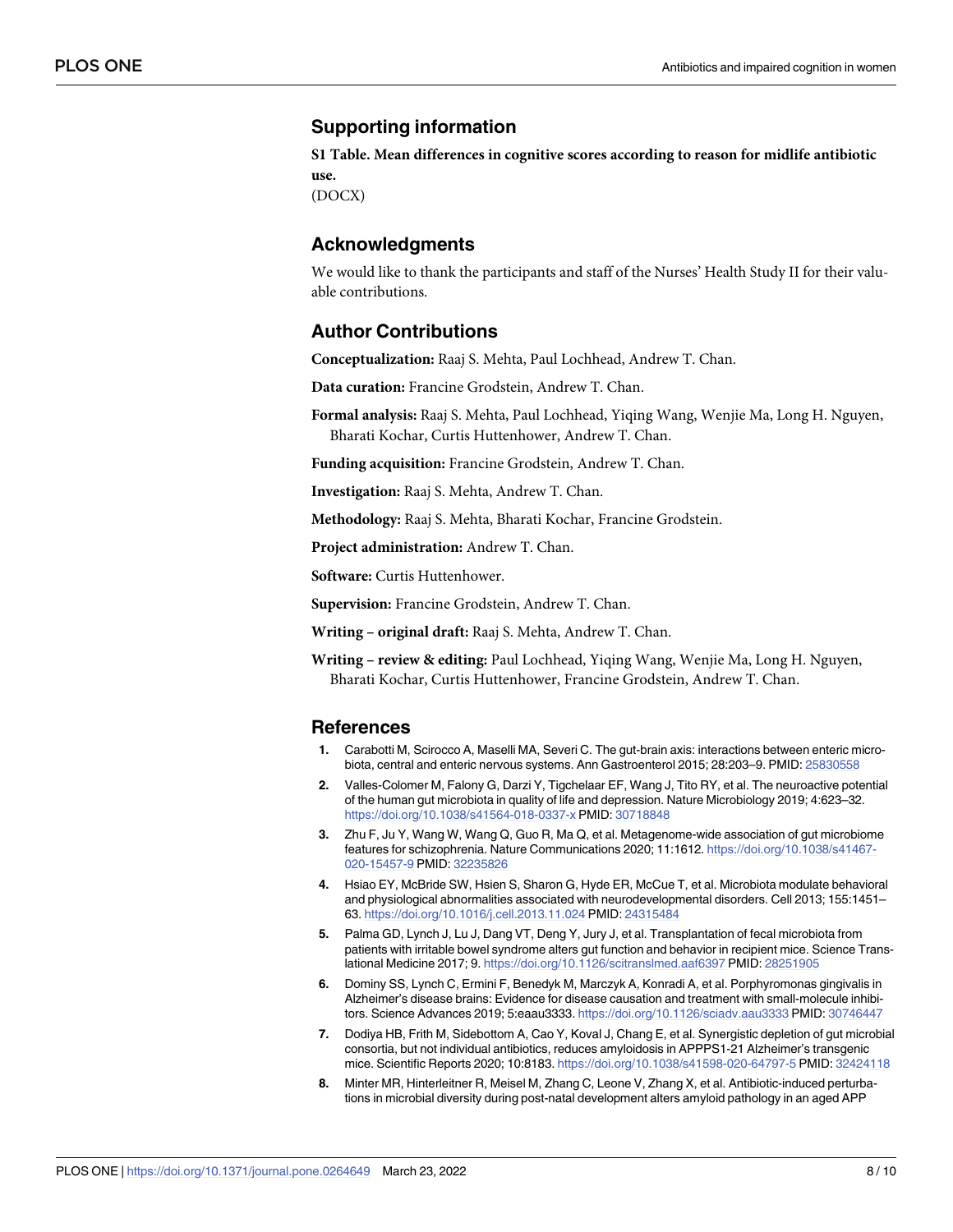SWE /PS1 ΔE9 murine model of Alzheimer's disease. Scientific Reports 2017; 7:10411. [https://doi.org/](https://doi.org/10.1038/s41598-017-11047-w) [10.1038/s41598-017-11047-w](https://doi.org/10.1038/s41598-017-11047-w) PMID: [28874832](http://www.ncbi.nlm.nih.gov/pubmed/28874832)

- <span id="page-8-0"></span>**[9](#page-6-0).** Vogt NM, Kerby RL, Dill-McFarland KA, Harding SJ, Merluzzi AP, Johnson SC, et al. Gut microbiome alterations in Alzheimer's disease. Sci Rep 2017; 7:13537. [https://doi.org/10.1038/s41598-017-13601](https://doi.org/10.1038/s41598-017-13601-y) [y](https://doi.org/10.1038/s41598-017-13601-y) PMID: [29051531](http://www.ncbi.nlm.nih.gov/pubmed/29051531)
- **[10](#page-1-0).** Bailey LC, Forrest CB, Zhang P, Richards TM, Livshits A, DeRusso PA. Association of antibiotics in infancy with early childhood obesity. JAMA Pediatr 2014; 168:1063–9. [https://doi.org/10.1001/](https://doi.org/10.1001/jamapediatrics.2014.1539) [jamapediatrics.2014.1539](https://doi.org/10.1001/jamapediatrics.2014.1539) PMID: [25265089](http://www.ncbi.nlm.nih.gov/pubmed/25265089)
- **[11](#page-1-0).** Petrelli F, Ghidini M, Ghidini A, Perego G, Cabiddu M, Khakoo S, et al. Use of Antibiotics and Risk of Cancer: A Systematic Review and Meta-Analysis of Observational Studies. Cancers (Basel) 2019; 11. <https://doi.org/10.3390/cancers11122031> PMID: [31888295](http://www.ncbi.nlm.nih.gov/pubmed/31888295)
- **[12](#page-1-0).** Cao Y, Wu K, Mehta R, Drew DA, Song M, Lochhead P, et al. Long-term use of antibiotics and risk of colorectal adenoma. Gut 2018; 67:672–8. <https://doi.org/10.1136/gutjnl-2016-313413> PMID: [28377387](http://www.ncbi.nlm.nih.gov/pubmed/28377387)
- **[13](#page-6-0).** Heianza Y, Zheng Y, Ma W, Rimm EB, Albert CM, Hu FB, et al. Duration and life-stage of antibiotic use and risk of cardiovascular events in women. Eur Heart J 2019; 40:3838–45. [https://doi.org/10.1093/](https://doi.org/10.1093/eurheartj/ehz231) [eurheartj/ehz231](https://doi.org/10.1093/eurheartj/ehz231) PMID: [31216010](http://www.ncbi.nlm.nih.gov/pubmed/31216010)
- **[14](#page-1-0).** Korpela K, Salonen A, Virta LJ, Kekkonen RA, Forslund K, Bork P, et al. Intestinal microbiome is related to lifetime antibiotic use in Finnish pre-school children. Nature Communications 2016; 7:10410. [https://](https://doi.org/10.1038/ncomms10410) [doi.org/10.1038/ncomms10410](https://doi.org/10.1038/ncomms10410) PMID: [26811868](http://www.ncbi.nlm.nih.gov/pubmed/26811868)
- **[15](#page-1-0).** Maier L, Pruteanu M, Kuhn M, Zeller G, Telzerow A, Anderson EE, et al. Extensive impact of non-antibiotic drugs on human gut bacteria. Nature 2018; 555:623–8. <https://doi.org/10.1038/nature25979> PMID: [29555994](http://www.ncbi.nlm.nih.gov/pubmed/29555994)
- **[16](#page-1-0).** Palleja A, Mikkelsen KH, Forslund SK, Kashani A, Allin KH, Nielsen T, et al. Recovery of gut microbiota of healthy adults following antibiotic exposure. Nature Microbiology 2018; 3:1255–65. [https://doi.org/10.](https://doi.org/10.1038/s41564-018-0257-9) [1038/s41564-018-0257-9](https://doi.org/10.1038/s41564-018-0257-9) PMID: [30349083](http://www.ncbi.nlm.nih.gov/pubmed/30349083)
- **17.** Dethlefsen L, Relman DA. Incomplete recovery and individualized responses of the human distal gut microbiota to repeated antibiotic perturbation. Proc Natl Acad Sci USA 2011; 108 Suppl 1:4554–61. <https://doi.org/10.1073/pnas.1000087107> PMID: [20847294](http://www.ncbi.nlm.nih.gov/pubmed/20847294)
- **[18](#page-6-0).** Doan T, Worden L, Hinterwirth A, Arzika AM, Maliki R, Abdou A, et al. Macrolide and Nonmacrolide Resistance with Mass Azithromycin Distribution. New England Journal of Medicine 2020; 383:1941–50. <https://doi.org/10.1056/NEJMoa2002606> PMID: [33176084](http://www.ncbi.nlm.nih.gov/pubmed/33176084)
- **[19](#page-6-0).** Fröhlich EE, Farzi A, Mayerhofer R, Reichmann F, Jačan A, Wagner B, et al. Cognitive impairment by antibiotic-induced gut dysbiosis: Analysis of gut microbiota-brain communication. Brain Behav Immun 2016; 56:140–55. <https://doi.org/10.1016/j.bbi.2016.02.020> PMID: [26923630](http://www.ncbi.nlm.nih.gov/pubmed/26923630)
- **[20](#page-1-0).** Wang RP-H, Ho Y-S, Leung WK, Goto T, Chang RC-C. Systemic inflammation linking chronic periodontitis to cognitive decline. Brain Behav Immun 2019; 81:63–73. <https://doi.org/10.1016/j.bbi.2019.07.002> PMID: [31279681](http://www.ncbi.nlm.nih.gov/pubmed/31279681)
- **[21](#page-6-0).** Slykerman RF, Thompson J, Waldie KE, Murphy R, Wall C, Mitchell EA. Antibiotics in the first year of life and subsequent neurocognitive outcomes. Acta Paediatrica 2017; 106:87–94. [https://doi.org/10.](https://doi.org/10.1111/apa.13613) [1111/apa.13613](https://doi.org/10.1111/apa.13613) PMID: [27701771](http://www.ncbi.nlm.nih.gov/pubmed/27701771)
- **[22](#page-6-0).** Slykerman RF, Coomarasamy C, Wickens K, Thompson J, Stanley TV, Barthow C, et al. Exposure to antibiotics in the first 24 months of life and neurocognitive outcomes at 11 years of age. Psychopharmacology 2019; 236:1573–82. <https://doi.org/10.1007/s00213-019-05216-0> PMID: [31041458](http://www.ncbi.nlm.nih.gov/pubmed/31041458)
- **[23](#page-6-0).** Molloy DW, Standish TI, Zhou Q, Guyatt G, DARAD Study Group. A multicenter, blinded, randomized, factorial controlled trial of doxycycline and rifampin for treatment of Alzheimer's disease: the DARAD trial. Int J Geriatr Psychiatry 2013; 28:463–70. <https://doi.org/10.1002/gps.3846> PMID: [22718435](http://www.ncbi.nlm.nih.gov/pubmed/22718435)
- **[24](#page-1-0).** Schulze MB, Manson JE, Ludwig DS, Colditz GA, Stampfer MJ, Willett WC, et al. Sugar-sweetened beverages, weight gain, and incidence of type 2 diabetes in young and middle-aged women. JAMA 2004; 292:927–34. <https://doi.org/10.1001/jama.292.8.927> PMID: [15328324](http://www.ncbi.nlm.nih.gov/pubmed/15328324)
- **[25](#page-1-0).** Galvin JE, Powlishta KK, Wilkins K, McKeel DW, Xiong C, Grant E, et al. Predictors of preclinical Alzheimer disease and dementia: a clinicopathologic study. Arch Neurol 2005; 62:758–65. [https://doi.org/10.](https://doi.org/10.1001/archneur.62.5.758) [1001/archneur.62.5.758](https://doi.org/10.1001/archneur.62.5.758) PMID: [15883263](http://www.ncbi.nlm.nih.gov/pubmed/15883263)
- **[26](#page-2-0).** Sumner JA, Hagan K, Grodstein F, Roberts AL, Harel B, Koenen KC. Posttraumatic stress disorder symptoms and cognitive function in a large cohort of middle-aged women. Depression and Anxiety 2017; 34:356–66. <https://doi.org/10.1002/da.22600> PMID: [28072503](http://www.ncbi.nlm.nih.gov/pubmed/28072503)
- **[27](#page-2-0).** Lochhead P, Hagan K, Joshi AD, Khalili H, Nguyen LH, Grodstein F, et al. Association Between Proton Pump Inhibitor Use and Cognitive Function in Women. Gastroenterology 2017; 153:971–979.e4. <https://doi.org/10.1053/j.gastro.2017.06.061> PMID: [28728964](http://www.ncbi.nlm.nih.gov/pubmed/28728964)